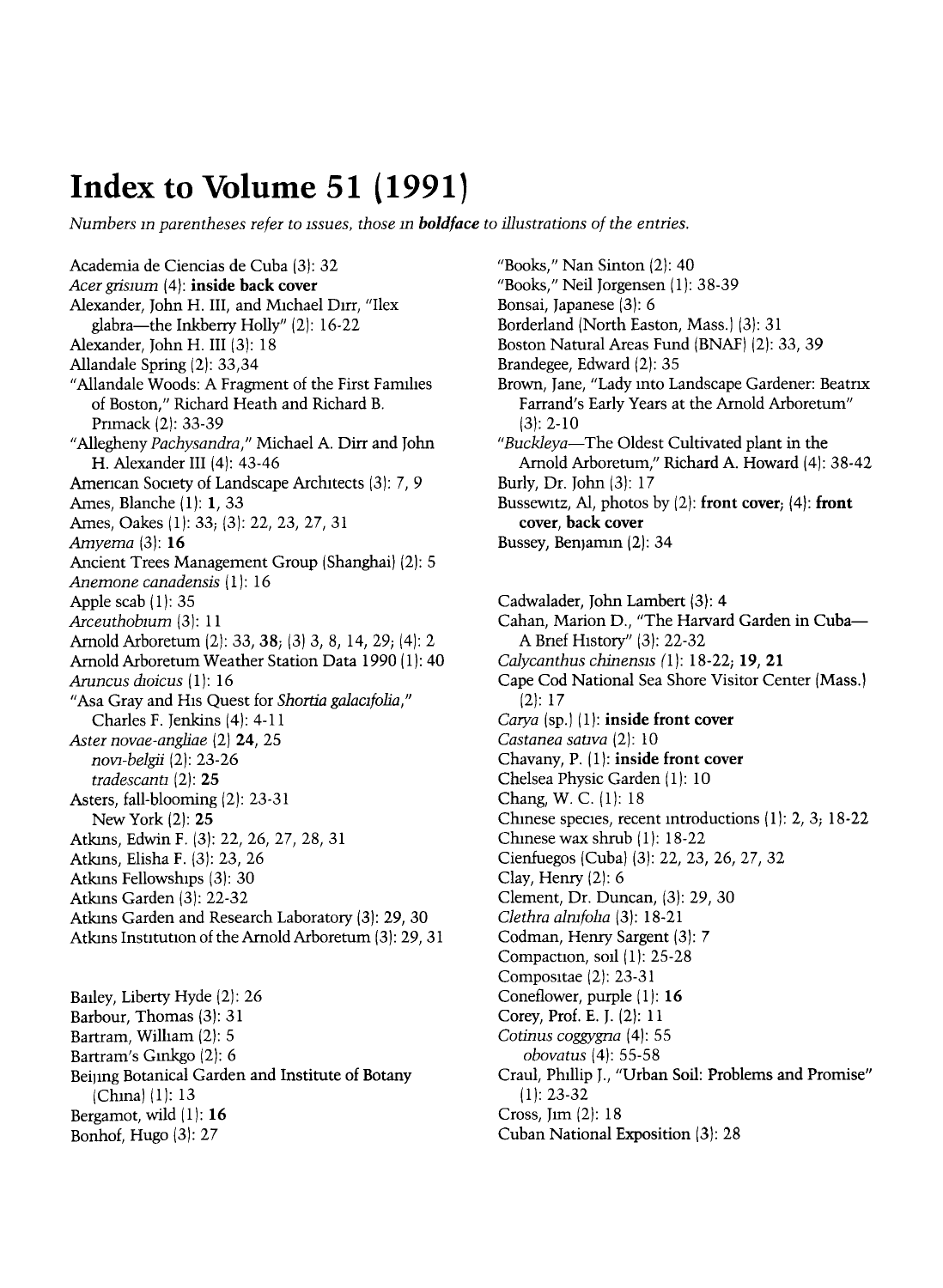"Daisies of Autumn," Judy Glattstein (2): 23-31 Dana Greenhouses (Arnold Arboretum) (1): 2, 13 Dawson, Jackson (3): 8, 9 Del Tredici, Peter (1): 3, 34; "Ginkgos and People-A Thousand Years of Interaction" (2): 2-15; photos by (2): inside front cover, inside back cover, 32, 35, 36, 37; "Introduction" to fiftieth anniversery issue (4): 2-3; "Propagating Leatherwood: A Lesson in Humility" (4): 63-66; 41, 61 Dendrophthora (3): 11, 14 Diospyros kaki (4): 47, 52-53 lotus (4): 51-52 texana (4): 47, 53-54 - virginiana (4): 47, 48, 50-51 Dirca palustris (4): 63-66 Dirr, Michael A., "Sweet Pepperbush: A Summer Sensation" (3): 18-21 - and John Alexander III, "Ilex glabra-The Inkberry Holly" (2): 16-22; "The Allegheny Pachysandra" (4): 43-46 Dongting Mountain (2): 8, 9 Dorr family (3): 5 Downing, Andrew Jackson, "Neglected American Plants" (2): 27 Drainage, improving (1): 28-31; subsurface (1): 29 Dumbarton Oaks (3): 9

Earle, Theresa (3): 9 Eliot, Charles (3): 7, 9 Ekman, E. L. (3): 14 "Elliottia racemosa and Its Propagation," Alfred J. Fordham (4): 59-62 Enterolobium cyclocarpum (3): 23 Euonymus radicans (3): 7

Fairstead (Brookline, Mass.) (3): 8 Farrand, Beatrix (3): 2-10 Fireblight (1): 34 Flemer, Bert (2): 20 Flemer, William III (2): 8, 19 Flora of the Lesser Antilles (3): 13 Fordham, Alfred J., "Elliottia racemosa and Its propagation" (4): 59-62 Forsythia giraldii (4): 35 - *japonica* (4): 35,37<br>- f. *saxitalis* (4): 35  $-$  ovata (4): 35, 37  $-$  ovala  $(4)$ : 35, 37<br> $-$  suspensa  $(4)$ : 35, 37

 $-$  'Decipiens' (4): 36  $-$  'Pallida' (4): 36-37 — *viridissima*: (4): 35, 37 — — 'Pallida' (4): 36-37<br>— *viridissima*: (4): 35, 37<br>— — 'Bronxensis' (4): 36  $-$  x intermedia (4): 31, 35, 37  $-- 'Aurea' (4): 37$  $--$  'Spectabilis' (4): 34-35  $-$  'Lynwood' (='Lynwood Gold') (4): 36 "Forsythia Story," Donald Wyman (4): 34-37 Gallberry holly (2): 16-22; cultivars (2): 19-22 Garden and Forest (3): 9 Garden in the Woods (Framingham, Mass.) (1): 15, 16 Ghost bramble  $(1)$ : 3 Ginkgo  $(2)$ : 2-15; and blood-flow  $(2)$ : 11; correction (3):32; cultivation for leaf production (2): 11-13; medical use  $(2)$ : 10-11; nut production  $(2)$ : 8-10; pollination (2): 9; street tree (2): 4; vegetative propagation (2): 6-8 Ginkgo biloba (2): front cover, inside back cover  $--$  'Fastigiata' (2): 8  $-$  King of Dongting Mountain', nuts of (2): 10 Ginkgo plantation (Sumter, S. C.) (2): 12, 13 "Ginkgos and People-A Thousand Years of Interaction," Peter Del Tredici (2): 2-15 Ginkgolide B (2): 11 Ginkgolide compounds (2): 11-13 Glattstein, Judy, "The Daisies of Autumn" (2): 23-31 Goldenrods (2): 23, 26-31 Goodale, George L. (3): 22, 23 Gray, Asa (4): 4-11 Grey, Robert M. (3): 23, 27, 28 "Growgun" machine (1): 26

"Hamamelis mollis (4): 31  $-$  japonica  $(4)$ : 31  $\rightarrow$  x intermedia (4): 31 'Arnold Promise,'" Richard Weaver, Jr. (4): 30-33, 32 Hamilton, William (2): 5 Harvard Biological Laboratory (Cuba) (3): 28 Harvard Botanic Station (Cuba) (3): 22, 27, 28 Harvard Botainical Garden (Cambridge, Mass.) (3): 22,27,28 Harvard Experiment Station (Cienfuegos, Cuba)(3):29 "Harvard Garden in Cuba-A Brief History," Marion D. Cahan (3): 22-32 Harvard Magazine (3): 32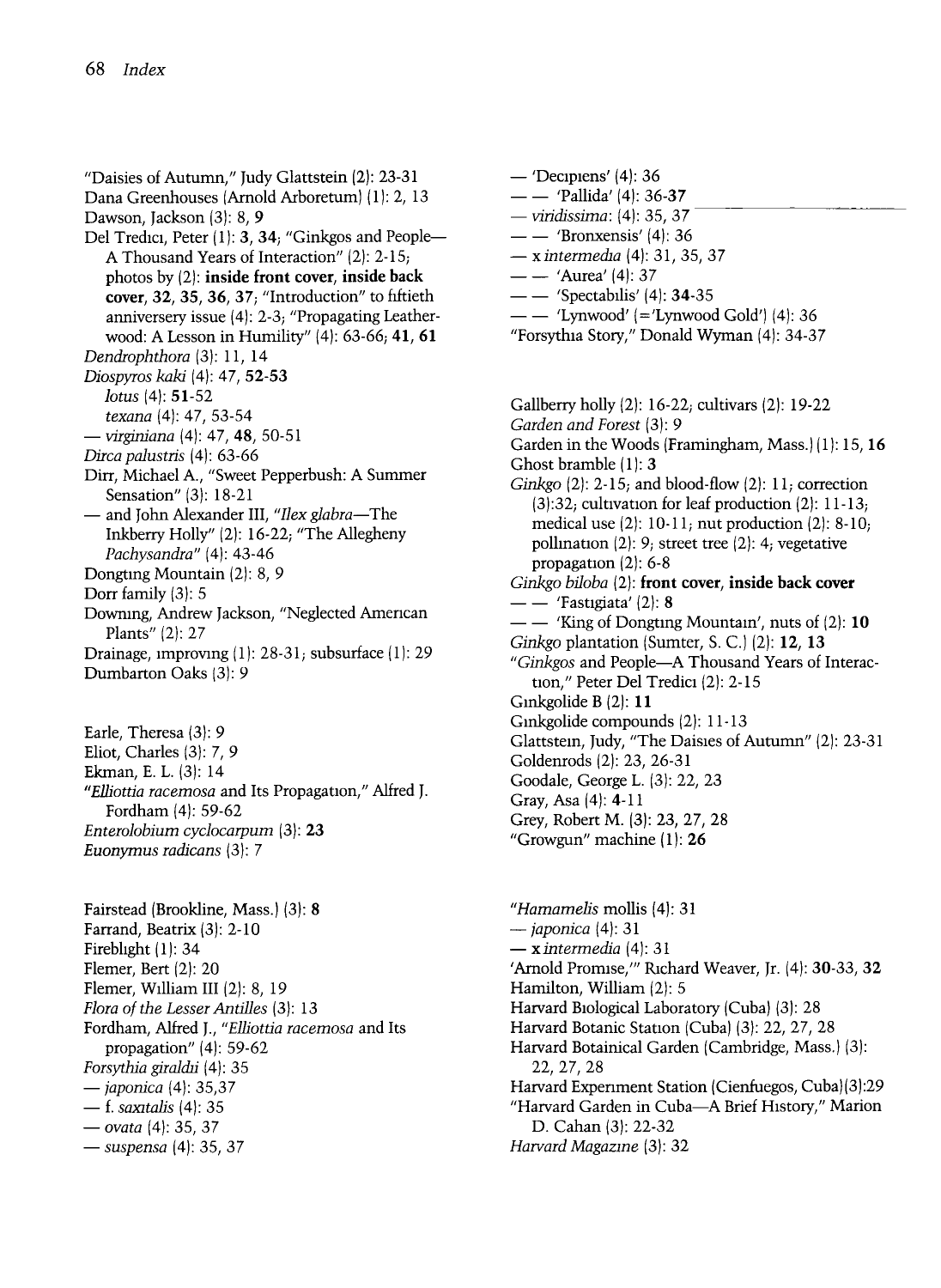Harvard tropical garden (Cienfuegos, Cuba) (3): frontcover, 23, 24-25, 26, 29, 30 Harvard University Herbaria (3): 14 Haustorium (3): 11 Heath, Richard, and Richard B. Primack, "Allandale Woods: A Fragment of the First Families of Boston" (2): 33-39 Henry, Augustine (1): 6, 13<br>Heptacodium (1): 13-14  $-$  jasminoides (1): 14<br>  $-$  miconioides (1): 13-14 "History of the Introduction of Woody Plants into North America," Alfred Rehder (4): 22-29 Holly, inkberry (2): 16-22 Holm Lea (3): 4, 5, 7 Honeysuckle family (1): 14 Hookers' Icones Plantarum (1): 13 Hortus III (2): 28, 29, 30 Howard, Dr. Richard (3): 13, 15; (4) "Buckleya-The Oldest Cultivated Plant in the Arnold Arboretum" (4): 38-42 Hsueh Chi-ju, "Reminiscences of Collecting the Type Specimens of Metasequoia glyptostroboides" (4): 17-21 Hu, Dr. S.-Y. (3): 32 Hunnewell estate (2): 22 Hunnewell, H. H. 13): 7 Hura crepitans (3): 26 Ilex coriacea (2): 17

- *crenata* (2): 17, 22<br>- *glabra* (2): 16-22
- 
- $--$  'Densa' (2):19
- $-$  forma leucocarpa (2): 18
- $-$  vomitoria  $(2)$ : 17
- "Ilex glabra-The Inkberry Holly, " Michael A. Dirr and John H. Alexander (2): 16-22
- "In Praise of the American Smoketree," Gary L. Koller and Don O. Shadow (4): 55-58
- Inkberry holly (2): 16-22; cultivars (2): 19-22

Jack, J. G. (3): 30 Jardin d'Essai (Algiers) (3): 9 Jekyll, Gertrude (2): 25, 26; (3): 9 Jenkins, Charles F., "Asa Gray and His Quest for Shortia galacifolia" (4): 4-11 Jones, Frederic Rhinelander (3): 4

Jones, Mary Cadwalader Rawle (3): 4

Jorgensen, Neil, "Books" (1): 38-39 Judd, William Henry (3): 3, 8

Kalmia latifolia (2): 27 Kellogg, Elizabeth A., "Why Study Mistletoes?" (3): 11-17 Kevorkian, Dr. Arthur G. (3): 29 Kew Gardens (2): 5 Koller, Gary L., and Don O. Shadow, "In Praise of the American Smoketree" (4): 55-58

Kolterman, Duane (3): 32

Korean mountain ash  $(1)$ : 5

Kuijt, Job (3): 12, 13, 14

"Lady into Landscape Gardener: Beatrix Farrand's Early Years at the Arnold Arboretum," Jane Brown (3): 2-10 Lancaster, Roy (1): 18, 22 Lautzenheiser, R. (1): 40 Leatherwood, Atlantic (4): 63-66 Li, H. L. (2): 3 Lighty, Richard (2): 30 Ling, Hsieh (2): 3, 4<br>Liquidambar acalycina (1): 8-9  $-$  formosana (1): 8,9 Longland, David, "Meadown Making-Caveat Emptor"(l): 15-17 Longwood Gardens (Penn.) (2): 17, 20 Loranthaceae (3): 11, 13 Lu, L. T. (1): 13 Lythrum salicaria (1): 16

Magnolia  $(1)$ : 14-14<br>
— acuminata  $(1)$ : **front cover**  $-$  glauca (= virginiana) (3): 7  $-$  macrophylla (3): 7  $-$  parviflora (= sieboldii) (3): 7 - stellata (4): back cover - x soulangiana 'Alexandrina' (1): front cover  $-x$  loebneri 'Merrill' (4): back cover  $-$  zenii (1): 13 *Malus baccata* (1): 12<br>- 'Blanche Ames' (1): 33-37 - 'Dorothea' (1): 33<br>- 'Profusion' (1): 33<br>- spectabilis 'Ruversii' (1): 33

Martinez, Modesto (3): 31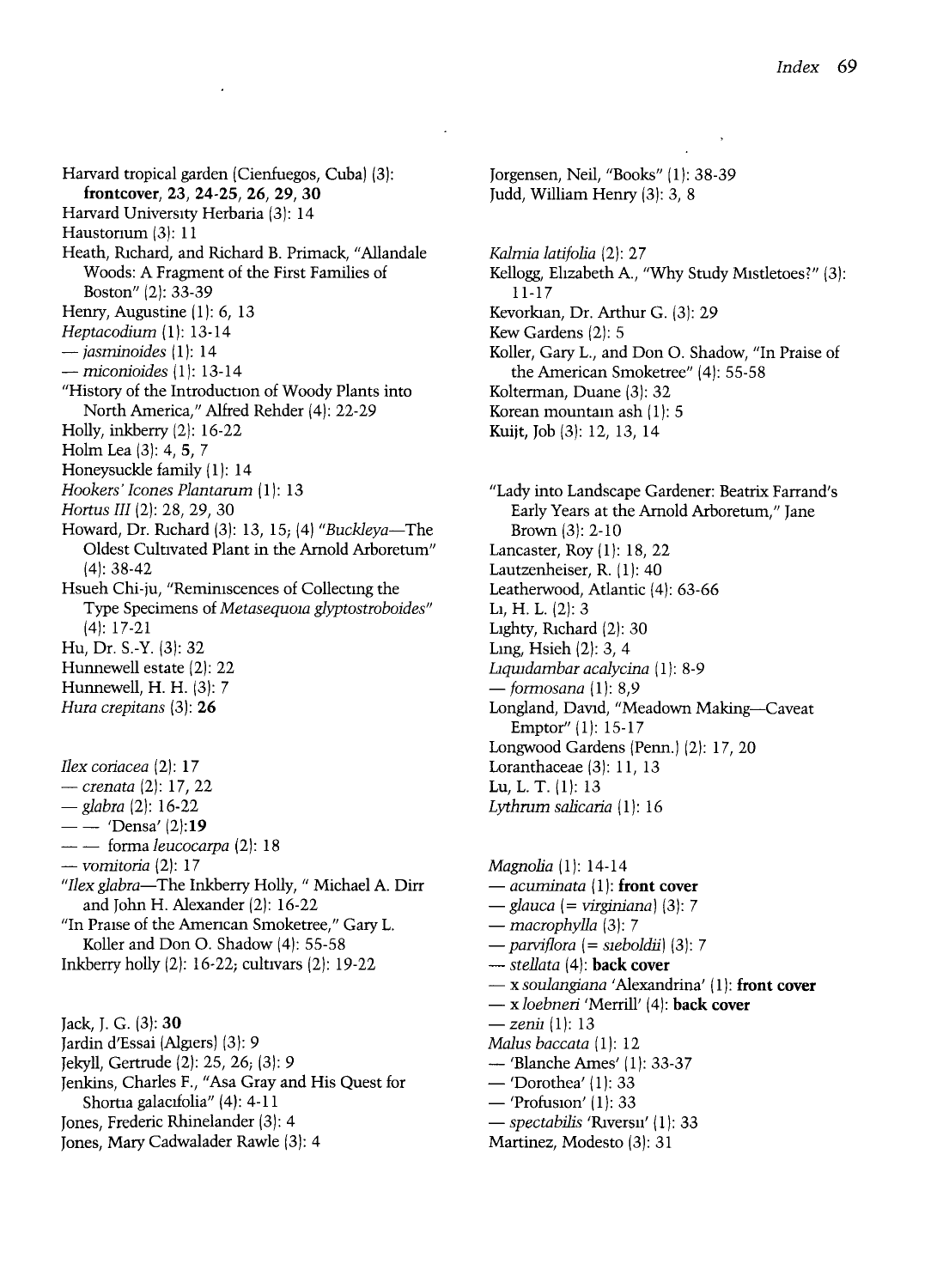- "Meadow Making-Caveat Emptor," David Longland /I I- H 17 \_\_\_\_\_\_\_\_\_\_\_\_\_\_\_\_\_\_\_\_\_\_\_ re ^ ~ ^ Mendel, Gregor (3): 15 Merrill, E. D., "Metasequoia, Another Living Fossil" (4): 12-16 Metasequoia, Another Living Fossil, " E. D. Merrill (4): 12-16 Metasequoia glyptostroboides (4): inside front cover, 12-21, 12, 14, 15, 20 Michaelmas daisies (2): 23, 25 Miles, Mary Comber (1): painting, back cover Miller, Philip (1): 10 Milner, Henry Ernest (3): 9 Missouri Botanical Garden (3): 14 Mistletoes, research on (3): 11-17 Montpelher Botanic Garden (France) (2): 5
- Morus alba 'Venosa' (3): inside back cover
- Mt. Cuba Center for the Study of Piedmont Flora (Delaware) (2): 30

National Cancer Institute (3): 17 "Neglected American Plants," Andrew Jackson Downing  $(2)$ : 27 New England Wild Flower Society (1): 15; (2): 37 "Notes on Persimmons, Kakis, Date Plums, and Chapotes," Stephen A. Spongbeg (4): 47-54 Nut production of Ginkgo biloba (2): 8-10 Nutrient cycling, interrupted (1): 25

Olmsted, Frederick Law (3): 6, 8 - Frederick, Jr. (3): 6-7  $-$  John Charles (3): 7 Olmsted, Olmsted and Eliot (2): 35

Pachysandra procumbens (4): 43-46, 44  $-$  terminalis (4): 43, 44 Parkman, Francis (3): 7 Parsons, Samuel (3): 9 Persimmons, hardy, exotic, and native (4): 47-54 Phoradondron (3): 11-17  $-$  ficulneum (3): 13, 14  $-$  guatemalense (3): 13  $-$  leucarpum (3): 11  $-$  molinae (3): 14  $-$  piperoides  $(3)$ : 13, 14  $-$  trinervium  $(3)$ : 15 Piratebush (4): 38-42, 39, 41

Platelet-activating factor (PAF) (2): 11 \_\_\_\_ Podosphaera lencotricha (1)· Powdery mildew (1): 34  $\begin{array}{c}\n 34 \\
 -34\n \end{array}$ Pratt, Mary (Weld) (2): 35 "Presenting Sinocalycanthus chinensis-Chinese Wax Shrub," Gerald B. Straley (1): 18-22 Primack, R. B. and Richard Heath, "Allendale Woods-A Frament of the First Families of Boston" (2): 32-39 Princeton Nursery (2): 8, 19 "Propagating Leatherwood: A Lesson in Humility," Peter Del Tredici (4): 63-66

Prunus mackii (4): front cover

Rácz and Debreczy, photos by  $(1)$ : 4, 5, 7, 8, 9, 10, 11, 12, inside back cover; (2): 16, 18, 21, back cover; (3): inside front cover, 19, 20, inside back cover; (4): inside front and back covers, 15,30, 32, 37, 48, 57, 64, 65 Raulston, J. C. (1): 18, 22 Ravenala madagascarensis (3): front cover Rawle, Mary Cadwalader (3): 4 Reef Point (Bar Harbor, Maine) (3). 4, 6 Reef Point Bulletin (3): 3 Rehder, Alfred (3): 3, 23, 26, 30; (4): 22; "On the History of the Introduction of woody Plants into North America" (4): 22-29 Reminiscences of Collecting the Type Specimens of Metasequoia glyptostroboides," Hsueh Qi-ju (4): 17-21 Rhododendron calendulaceum (2): 1 - 'Smoky Mountaineer' (2): back cover Rhus chinensis (1): 10, 11, inside back cover Robinson, William (3): 9 Rosa sp. (3): 8 Roses, collection in Cuba (3): 28 Rovell, brothers (3): 9 Roxbury pudding stone (2): inside front cover Royal Horticultural Society (Wisley, England) (2): 25 Rubus lasiostylus var. hubeiensis 1): 3, 13

Sargent Charles S. (2): 6; (3): 6-10 Sargent, Mary (Mrs. Charles S.) (3): 3, 4 Sassafras albidum (3): inside front cover Sax, Dr. Karl (1): 33; (3): 3 Schustermann, Heidi (1): 31 Shadow, Don and Gary L. Koller, "In Praise of the American Smoketree" (4): 55-58